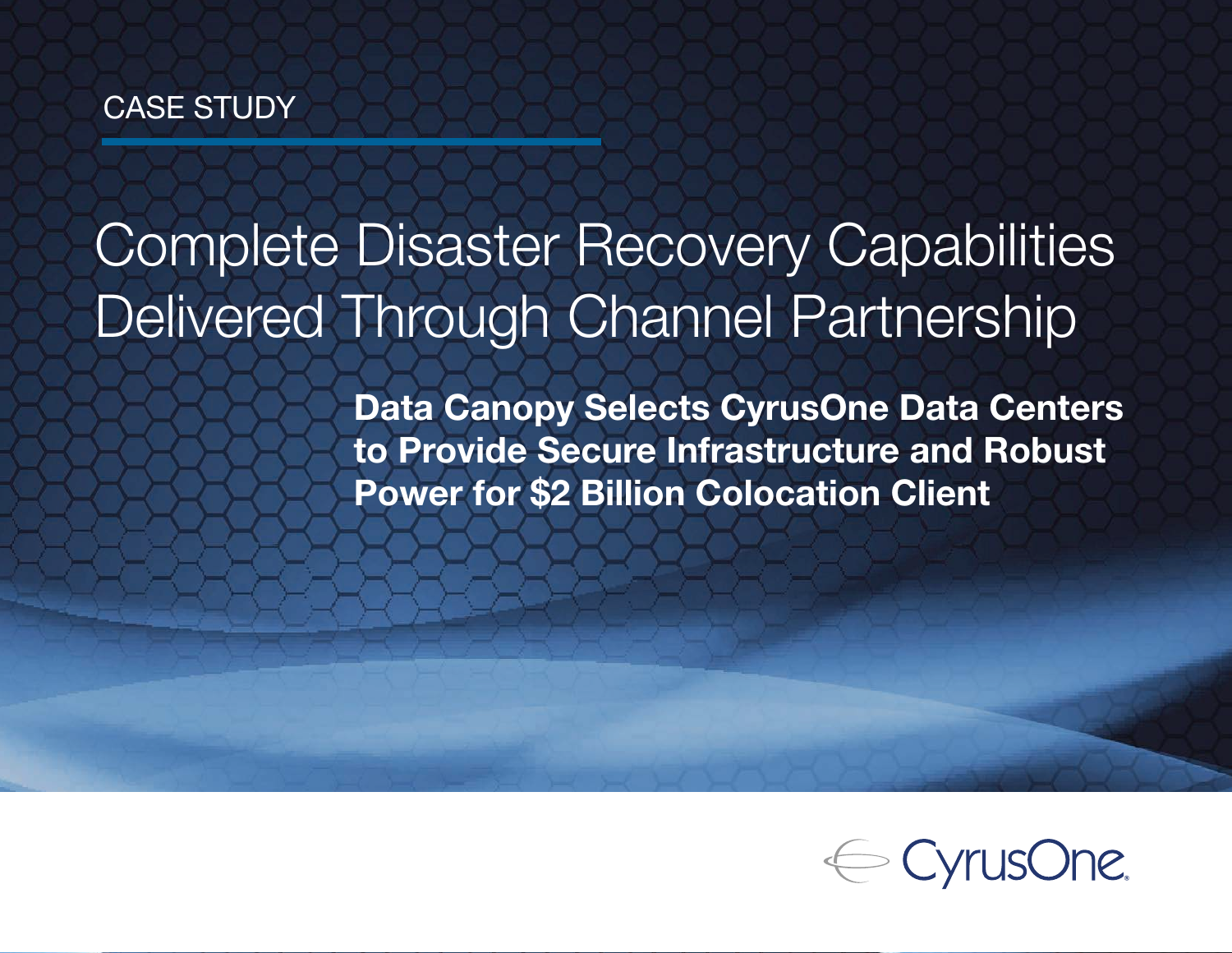## CASE STUDY | Complete Disaster Recovery Capabilities Delivered Through Channel Partnership

Data Canopy, a custom-fit managed solutions firm, was looking for a trusted data center provider to provide a complementary IT infrastructure to meet its client's unique needs. One client, a \$2 billion insurance company with facilities nationwide, required a disaster recovery solution that offered a resilient and scalable power network to keep its backup servers and applications available at all times – and that could also support its future growth.

#### The Company

Data Canopy is comprised of data center experts who leverage national carriers, a highly secure cloud and nationwide facilities to manage its clients' data center needs. The firm selects industry-leading organizations to deliver the highest levels of IT infrastructure customization and economies of scale for its clients.

## The Challenge

A national insurance company previously had a colocation environment and disaster recovery center near the East Coast. When it decided to relocate its headquarters to the Midwest, it wanted to reposition its production environment and possibly its recovery infrastructure as well – if the location and price was right. Data Canopy was able to quickly transition the insurer's primary data systems to one of its premium facilities in Northern Virginia, but the lease of the disaster recovery center had more than two years left on the contract.

To find an ideal site for the eventual move of the company's disaster recovery services – along with the power, network and design flexibility required – Data Canopy sought a data center solutions channel partner that could help provide the optimal solution.

# The Action

Data Canopy researched geographic areas with extensive power and connectivity capabilities, because the insurance company had numerous locations that required 100% uptime across their entire network.

"We focused on Texas, as it is an emerging data center market and has a strong fiber network," said Jennifer Herson, president of Data Canopy. "We discovered CyrusOne and learned its third-party vendor provides a 10 Gb network connection from a disaster recovery center in Austin back to our facility in Virginia. CyrusOne also had the capability to put in standard power and upgrade to dual high-density power later on – that was very attractive as well." Another plus for CyrusOne is that it does not compete for the business solutions and relationship Data Canopy has with its clients."

"We build and operate data centers. And while we also offer colocation, cloud and disaster recovery services, we do not compete with channel partners like Data Canopy for those solutions," commented Fred Holloway, Vice President of CyrusOne's Partner Ecosystem. "This is another way our Data Canopy channel partnership is a match made in heaven."

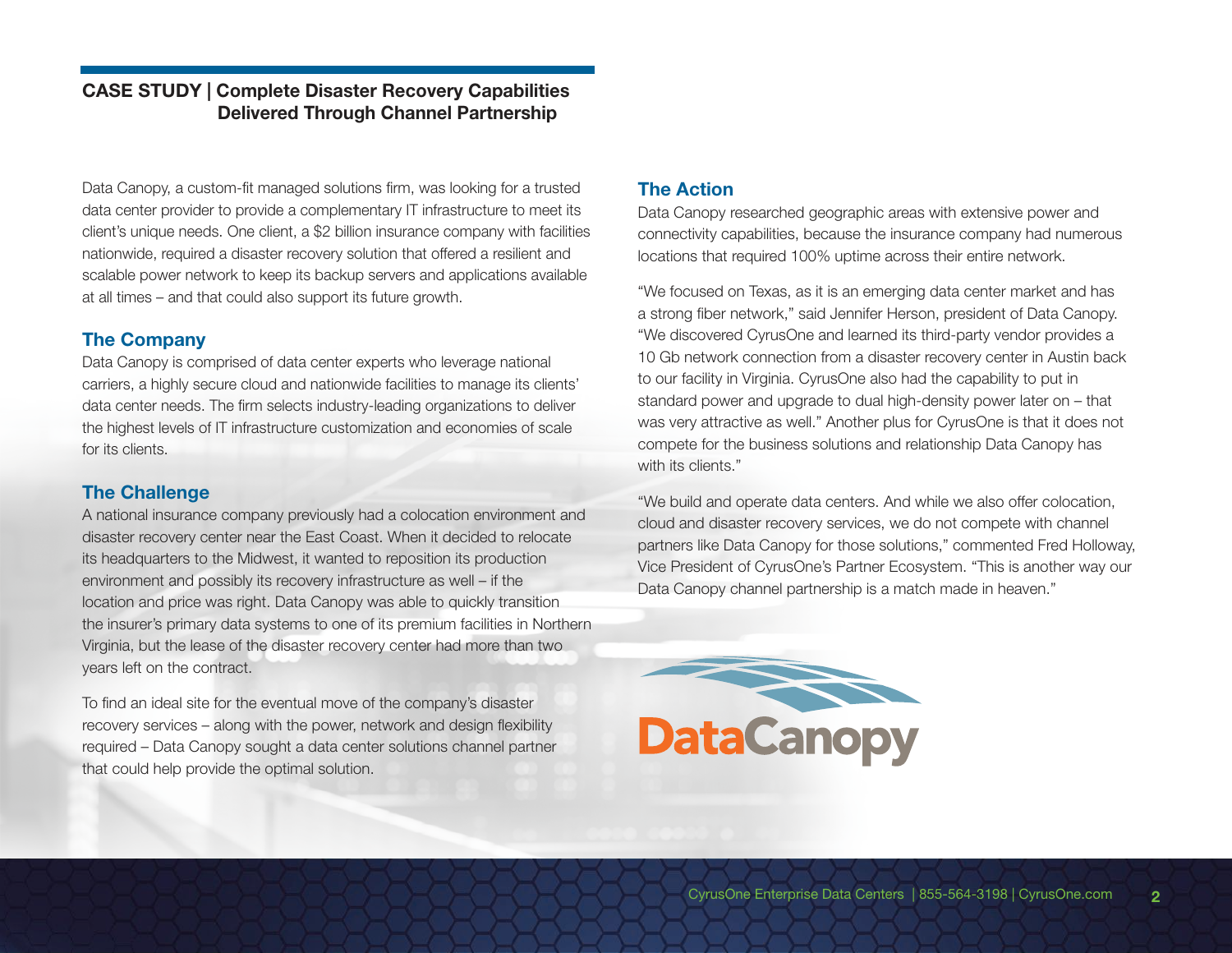## CASE STUDY | Complete Disaster Recovery Capabilities Delivered Through Channel Partnership

#### The Solution

CyrusOne enabled Data Canopy to configure data center space that would provide disaster recovery support for its insurance client and ensure compliance with:

- Standards for Attestation Engagements (SSAE 16)
- Telecommunications Industry Association's 942 Class 4 standards
- International Organization for Standardization (ISO 27001) information security management standards
- Health Insurance Portability and Accountability Act (HIPAA) regulations
- Payment Card Industry Data Security Standard (PCI DSS)
- Federal Information Security Management Act (FISMA) requirements
- Sarbanes-Oxley standards

"We were involved in the design process, helping our client consolidate their power usage and realize drastic savings," Herson said. "With CyrusOne, we were able to specify exactly what our client needed to remain compliant, operational and secure within its optimized IT footprint. CyrusOne delivered a stable and highly reliable architecture that was flexible and scalable enough to meet our client's needs."

Data Canopy leased a data center environment complete with power builds, cages and vaults with 10-foot cabinets. This feature is uncommon in the industry, as most data centers lack the power capacity to cool large, high-compute and high-density spaces. CyrusOne maintains airflow throughout its data halls by deploying computational fluid dynamics software to keep building temperatures stable.

Additionally, CyrusOne installed a 2N power configuration, which provides two sources of power – primary and backup – to keep the insurer's coast-to-coast facilities operating in the event of a power outage or disaster. The 2N power also guarantees 100% uptime and enables Data Canopy to perform IT maintenance without affecting the system.

Offering a fully customizable data center environment is what helped set CyrusOne apart when Data Canopy was evaluating vendors.

"Customers appreciate that we can build out data center space according to their specific needs," Holloway said. "They also embrace the ability to lease the space and install power based on their needs today, instead of having to pay for infrastructure and support they may never need in the future."



<u>1990 - Januari Lander</u>